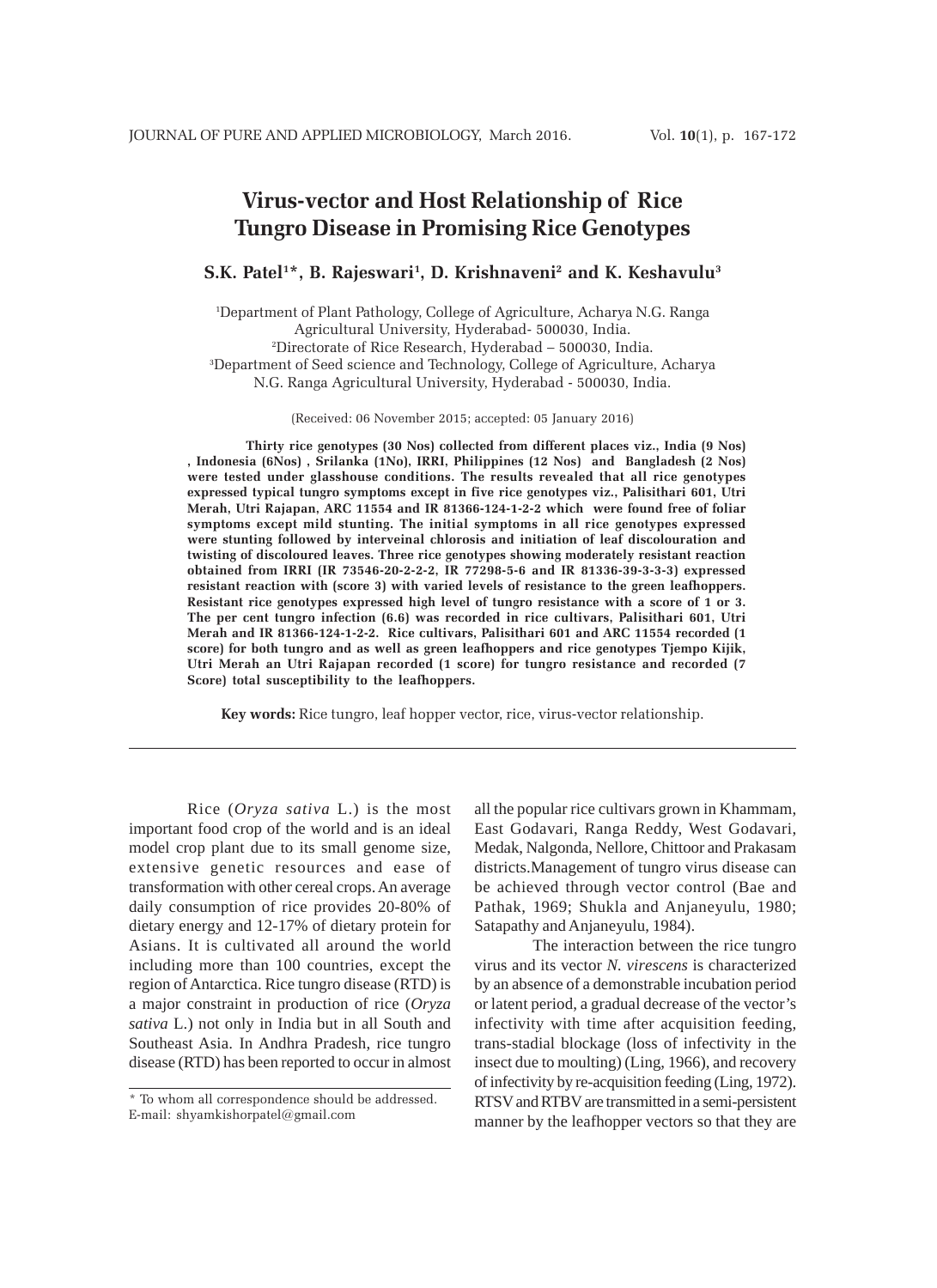retained by the insects for period up to 1 week. By contrast, RTBV may be transmitted only after leafhoppers feed on source plants infected with both RTSV and RTBV or when they acquire RTSV first and then RTBV (Cabauatan and Hibino, 1988).

The zigzag leafhopper, Recilia dorsalis has also been reported to be a vector of rice tungro viruses, but it is much less prevalent. The degree of occurrence of actively transmitting vector population varies due to agro-ecological conditions of the location (Mukhopadhyay 1984b). The disease causes deleterious effects in the normal physiological and biochemical processes of the infected plants. Studies on various host-virus combinations have indicated disruptions in various activities in diseased plants (Fraser, 1987). The present study was undertaken to understand the virus-vector and host relationship of rice tungro disease in promising rice genotypes.

# **MATERIALS AND METHODS**

Adult leafhoppers (*Nephotettix virescens*) were collected from the experimental plots of Directorate of Rice Research, Hyderabad. The leafhopper species was isolated and pure colonies maintained in the green house on potted pots of the susceptible variety Taichung Native 1(TN1), in separate rearing cages. With the objective of studying virus-vector and host-plant resistance for both virus and vector, 30 varieties which were known to have different degrees of resistance to tungro virus complex have been selected. They included 10 resistant, 10 moderately resistant and 10 susceptible cultivars or donors from different origins (Table 1.1). These rice genotypes were first soaked in Petri plates (with water) for 24 hours and after germination these seedlings were transplanted into plastic pots which were filled with soil.

### **Resistance to RTD**

The plants were screened for their reaction to RTD in glasshouse  $(28\pm2\degree C, >95\% \text{ RH})$ using a locally virulent population of *N. virescens*. The tungro isolate used was originally collected at experimental farms of DRR, Rajendranagar and maintained in TN1 by successive transfers with viruliferous leafhoppers. Initially newly emerged adult leafhoppers were allowed a acquisition access period on 45 to 60 day-old virus source plants for

12 hours. Immediately after acquisition feeding, these viruliferous adults were used for inoculation. Fifteen-day old seedlings of test entries were individually capped with a Mylar cage into which 3 viruliferous GLH were released for 24 hours. The observations on the time taken for symptom expression (incubation time) and the final resistant/ susceptible reaction was scored from 15 days up to 30 days. The evaluation of the reactions of these test plants was made on the basis of percent seedling infection and graded by adopting the standard evaluation method (IRRI 1996) in the scale:  $1 = no$  symptom,  $3 = 1-10\%$  plant height reduction with no distinct leaf discoloration,  $5 =$ 11-30% height reduction with no distinct leaf discoloration,  $7 = 31-50%$  height reduction and/or yellow to orange leaf discoloration, and  $9 =$  more than 50% height reduction and yellow to orange leaf discoloration. Further, the scores are grouped: 1and 3 as resistant or tolerant, 5 as moderate, and 7and 9 as susceptible to tungro virus disease. Then detailed observations were recorded on the sequence of events in symptom expression. Based on these data, incubation period, per cent seedling infection, stunting and reduction in tillering were calculated.

## **Back inoculation test**

In order to confirm the presence of viruses in the inoculated plants, back inoculation test was conducted on 5 inoculated test plants of each cultivar by single plant inoculation method (Mishra et al., 1976). These back-inoculated TNI plants were observed for symptom expression. Plants showing tungro symptoms were recorded as positive and those not showing symptoms were considered as negative.

### **Resistance to GLH**

At DRR, the seedling bulk damage rating test was used to ascertain scores for the varieties to GLH. The test seedlings were sown in trays and uniformly infested with second and third-instar nymphs of the insect at the rate of 5-7 insects per seedling. Scoring for reaction was made as soon as seedlings were killed in susceptible control (TN1). The standard evaluation method (IRRI 1996) in the scale:  $0 = no$  damage,  $1 = very$  slight damage,  $3 =$  first and second leaves show yellowing,  $5 =$  all leaves show yellowing,  $7 =$  more than 50% of plants dead and remaining plants show severe wilting or stunting, and  $9 =$  all plants are dead. Further, the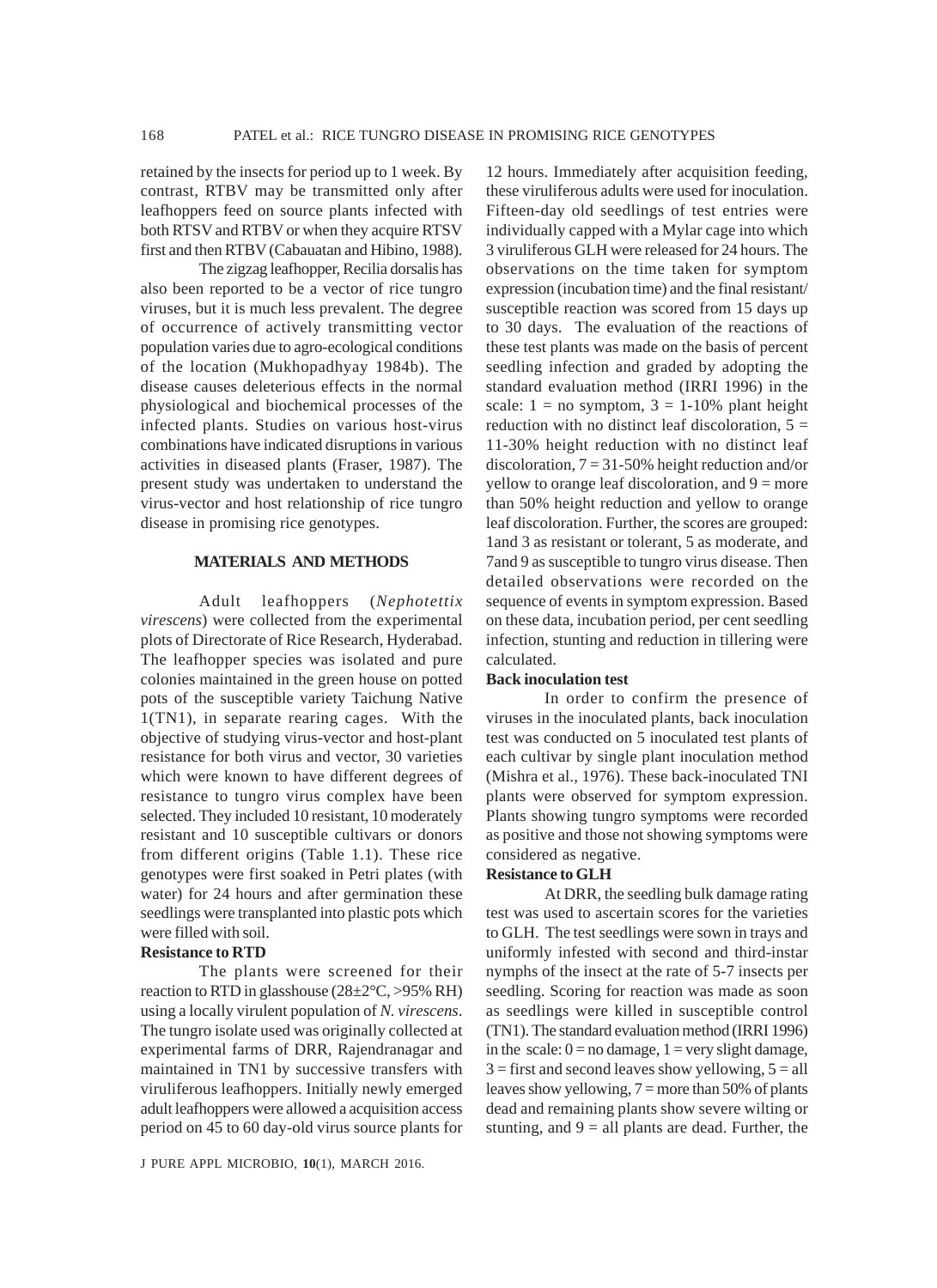scores are grouped: 0-3 as resistant or tolerant, 5 as moderate, and 7-9 as susceptible, to green leafhoppers.

# **RESULT S AND DISCUSSION**

Thirty rice genotypes (30 Nos) collected from different places viz., India ( 9 Nos) , Indonesia (6Nos) , Srilanka (1No), IRRI, Philippines (12 Nos) and Bangladesh (2 Nos) were tested under glasshouse conditions. The results revealed that all rice genotypes expressed typical tungro symptoms except in five rice genotypes viz., Palisithari 601, Utri Merah, Utri Rajapan, ARC 11554 and IR 81366-124-1-2-2 which were found free of foliar symptoms except mild stunting. The initial symptoms in all rice genotypes expressed were stunting followed by interveinal chlorosis and initiation of leaf discolouration and twisting of discoloured leaves. (Table 1.2)

Resistant rice genotypes expressed high level of tungro resistance with a score of 1 or 3. The per cent tungro infection (6.6) was recorded in rice cultivars, Palisithari 601, Utri Merah and IR 81366-124-1-2-2. Rice cultivars, Palisithari 601 and ARC 11554 recorded (1 score) for both tungro and as well as green leafhoppers and rice genotypes Tjempo Kijik, Utri Merah an Utri Rajapan recorded (1 score) for tungro resistance and recorded (7 Score) total susceptibility to the leafhoppers. The incubation period in the tungro resistant cultivars varied from 12 to 15 days. Most of the genotypes after inoculation developed typical tungro symptoms including orange foliar discolouration but with the advancement of the new growth were found completely symptomless. This was neither evident in other genotypes showing moderate resistance or susceptibility to tungro nor in the case of check variety TN 1.

In case of moderately resistant (MR) rice genotypes for tungro and leaf hopper vector, all the genotypes expressed tungro resistance with a score of (3 or 5). Three rice genotypes showing moderately resistant reaction obtained from IRRI (IR 73546-20-2-2-2, IR 77298-5-6 and IR 81336-39-3- 3-3) expressed resistant reaction with (score 3) with varied levels of resistance to the green leafhoppers. Noticeable observations were made on the accession IR 77298-5-6, where in it has expressed good level of resistance to tungro but completely

destroyed by the GLH. The incubation period in the tungro resistant cultures varied from 11 to 13 days. Among the MR rice varieties, maximum infection (60 per cent) was noticed in Shuli 2 (Acc 26527) followed by ARC 7140 and Seratus Hari T36 (Acc 26527) with 50 per cent RTD infection while the later two had succumb to the GLH damage. Accessions like ARC 7140, IR 73012-15-2-2-1, IR 81852-120-2-1-3 and IR 81178-29-2-3-2 expressed moderate level of resistance to both RTD and GLH.

**Table 1.** Different cultivars/accessions /donors tested for RTD and vector resistance

| S.No                                          | Designation                | Origin      |  |  |  |  |  |
|-----------------------------------------------|----------------------------|-------------|--|--|--|--|--|
| Resistant donors/cultivars for RTD            |                            |             |  |  |  |  |  |
| 1.                                            | Pankhari 203 (Acc 5999)    | India       |  |  |  |  |  |
| 2.                                            | ASD 7 (Acc 6303)           | India       |  |  |  |  |  |
| 3.                                            | Palisithari 601 (Acc12069) | Srilanka    |  |  |  |  |  |
| $\overline{4}$ .                              | Tjempo Kijik (Acc16602)    | Indonesia   |  |  |  |  |  |
| 5.                                            | Utri Merah (Acc16680)      | Indonesia   |  |  |  |  |  |
| б.                                            | Utri Rajapan (Acc 16684)   | Indonesia   |  |  |  |  |  |
| 7.                                            | ARC 11554 (ACC 21473)      | Indonesia   |  |  |  |  |  |
| 8.                                            | Aguiha Anarelo             | Indonesia   |  |  |  |  |  |
| 9.                                            | IR 81366-124-1-2-2         | <b>IRRI</b> |  |  |  |  |  |
| 10.                                           | Nidhi                      | DRR, India  |  |  |  |  |  |
| Moderately resistant donors/cultivars for RTD |                            |             |  |  |  |  |  |
| 11.                                           | <b>ARC 7140</b>            | India       |  |  |  |  |  |
| 12.                                           | Seratus Hari T36 (ACC 5346 | Indonesia   |  |  |  |  |  |
| 13.                                           | Shuli 2 (ACC 26527)        | Bangladesh  |  |  |  |  |  |
| 14.                                           | IR 73012-15-2-2-1          | <b>IRRI</b> |  |  |  |  |  |
| 15.                                           | IR 73546-20-2-2-2          | <b>IRRI</b> |  |  |  |  |  |
| 16.                                           | IR 77298-5-6               | <b>IRRI</b> |  |  |  |  |  |
| 17.                                           | IR 81852-120-2-1-3         | <b>IRRI</b> |  |  |  |  |  |
| 18.                                           | IR 81178-29-2-3-2          | <b>IRRI</b> |  |  |  |  |  |
| 19.                                           | IR 81336-39-3-3-3          | <b>IRRI</b> |  |  |  |  |  |
| 20.                                           | Improved Samba Mahsuri     | DRR, India  |  |  |  |  |  |
| Susceptible donors/cultivars for RTD          |                            |             |  |  |  |  |  |
| 21.                                           | ASD 8 (ACC6393)            | India       |  |  |  |  |  |
| 22.                                           | Habiganj DW8               | Banglaesh   |  |  |  |  |  |
| 23.                                           | <b>IR22</b>                | <b>IRRI</b> |  |  |  |  |  |
| 25.                                           | <b>IR 36</b>               | <b>IRRI</b> |  |  |  |  |  |
| 25.                                           | IR 42                      | <b>IRRI</b> |  |  |  |  |  |
| 26.                                           | IR 56                      | <b>IRRI</b> |  |  |  |  |  |
| 27.                                           | IR 52                      | <b>IRRI</b> |  |  |  |  |  |
| 28.                                           | ARC10343                   | India       |  |  |  |  |  |
| 29.                                           | TKM9                       | India       |  |  |  |  |  |
| 30.                                           | ADT 36                     | India       |  |  |  |  |  |
| Check varieties                               |                            |             |  |  |  |  |  |
| Vikramarya                                    | Resistant                  |             |  |  |  |  |  |
| check                                         | Local check                |             |  |  |  |  |  |
| TN <sub>1</sub>                               | Susceptible check          | Local check |  |  |  |  |  |

J PURE APPL MICROBIO*,* **10**(1), MARCH 2016.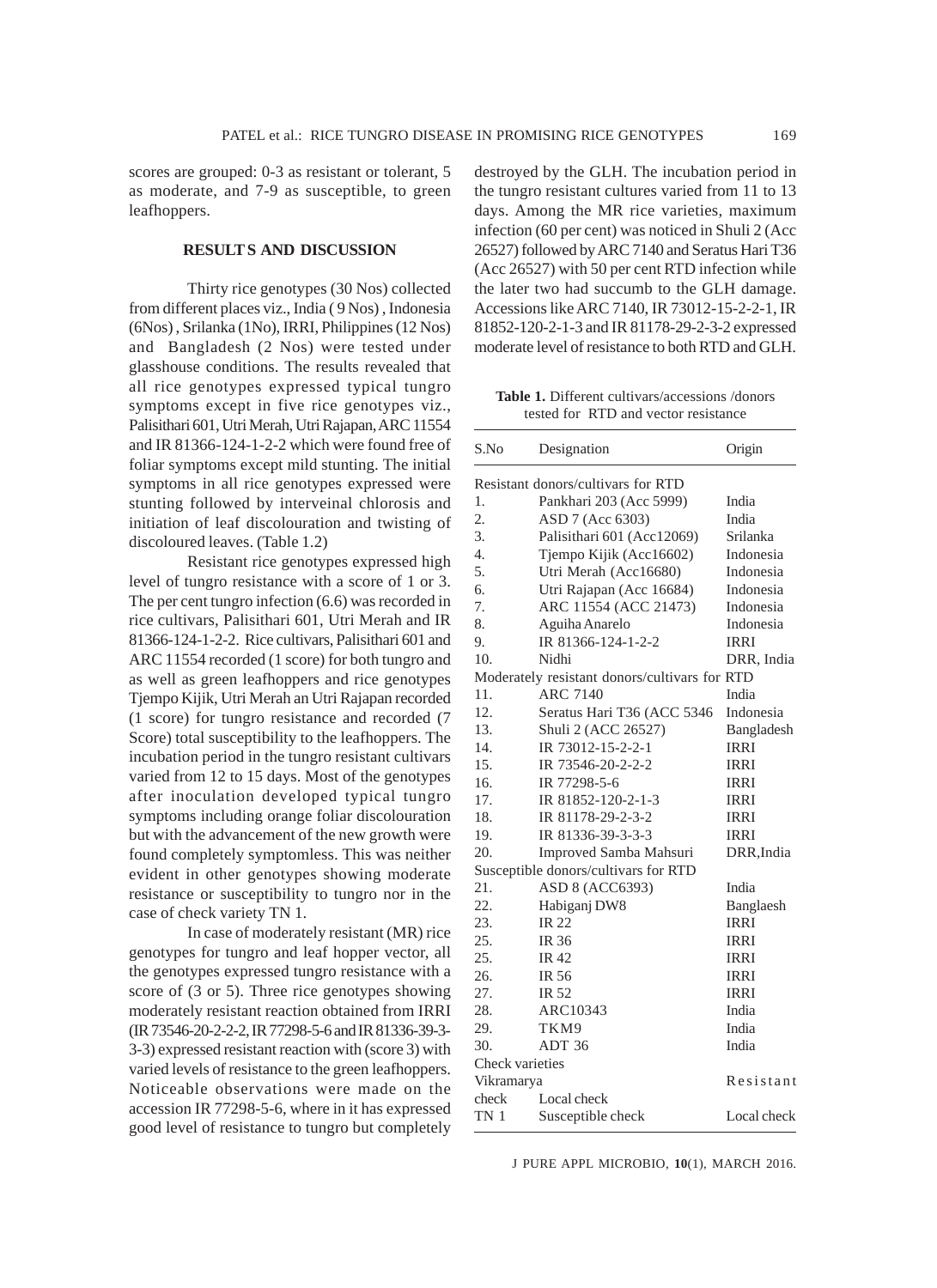Susceptible rice genotypes expressed high level of susceptibility to tungro with maximum RTD infection in rice cultivars, ADT 36 (96.6 %) followed by ASD 8 (Acc 6393), IR 42 (93.3 %), TKM 9 (92.8 %) and Habiganj DW 8 (90%). It was observed that all the susceptible genotypes to tungro infection was recorded the incubation period of less than 10 days except in IR 42 which took 11 days time to express the symptoms. Unlike in the case of resistant genotypes, there was no recovery of symptoms observed on the tungro susceptible genotypes.

| S.<br>N <sub>0</sub> | Rice genotypes                                           | No of RTD<br>infected plants / | <b>RTD</b><br>infection | Incubation Reaction/<br>period | Score          | <b>GLH</b><br>score                         |
|----------------------|----------------------------------------------------------|--------------------------------|-------------------------|--------------------------------|----------------|---------------------------------------------|
|                      |                                                          | inoculated                     | $(\% )$                 | (days)                         |                | $(1-9 \text{ scale})$ $(1-9 \text{ scale})$ |
|                      | Resistant donors/cultivars for Rice tungro disease (RTD) |                                |                         |                                |                |                                             |
| $\mathbf{1}$         | Pankhari 203 (Acc 5999)                                  | 5/30                           | 16.7                    | 15                             | $\mathfrak{Z}$ | $\mathfrak s$                               |
| $\overline{c}$       | ASD 7 (Acc 6303)                                         | 4/29                           | 13.8                    | 13                             | 3              | $\mathbf{1}$                                |
| 3                    | Palisithari 601 (Acc12069)                               | 3/30                           | 6.6                     | 15                             | $\mathbf{1}$   | 1                                           |
| $\overline{4}$       | Tjempo Kijik (Acc16602)                                  | $5/29$                         | 17.2                    | 12                             | 1              | $\boldsymbol{7}$                            |
| 5                    | Utri Merah (Acc16680)                                    | 2/30                           | 6.6                     | 14                             | $\mathbf{1}$   | $\overline{7}$                              |
| 6                    | Utri Rajapan (Acc 16684)                                 | 2/29                           | 10.3                    | 14                             | 1              | $\boldsymbol{7}$                            |
| $\overline{7}$       | ARC 11554 (ACC 21473)                                    | 4/28                           | 14,3                    | 14                             | 3              | 3                                           |
| $8\,$                | Aguiha Anarelo                                           | 5/25                           | 20.0                    | 13                             | 1              | 5                                           |
| 9                    | IR 81366-124-1-2-2                                       | 3/30                           | 6.6                     | 14                             | 3              | $\overline{5}$                              |
| 10                   | Nidhi                                                    | 6/29                           | 20.6                    | 13                             | 3              | 5                                           |
|                      | Moderately resistant donors/cultivars for RTD            |                                |                         |                                |                |                                             |
| 11                   | <b>ARC7140</b>                                           | 12/24                          | 50.0                    | 12                             | $\mathfrak s$  | 5                                           |
| 12                   | Seratus Hari T36 (ACC 5346                               | 15/30                          | 50.0                    | 12                             | 5              | 9                                           |
| 13                   | Shuli 2 (ACC 26527)                                      | 15/25                          | 60.0                    | 13                             | 5              | 9                                           |
| 14                   | IR 73012-15-2-2-1                                        | 12/22                          | 54.5                    | 12                             | 5              | 5                                           |
| 15                   | IR 73546-20-2-2-2                                        | 13/24                          | 54.2                    | 12                             | $\overline{3}$ | $\overline{3}$                              |
| 16                   | IR 77298-5-6                                             | 8/28                           | 28.6                    | 12                             | 3              | 9                                           |
| 17                   | IR 81852-120-2-1-3                                       | 7/29                           | 24.1                    | 13                             | 5              | 5                                           |
| 18                   | IR 81178-29-2-3-2                                        | 8/28                           | 28.6                    | 12                             | 5              | 5                                           |
| 19                   | IR 81336-39-3-3-3                                        | 8/26                           | 30.8                    | 11                             | 3              | 5                                           |
| 20                   | Improved Samba Mahsuri                                   | 14/30                          | 46.7                    | 12                             | 5              | $\overline{7}$                              |
|                      | Susceptible donors/cultivars for RTD                     |                                |                         |                                |                |                                             |
| 21                   | ASD 8 (ACC6393)                                          | 29/30                          | 96.0                    | 12                             | $\tau$         | 7                                           |
| 22                   | Habiganj DW8                                             | 27/30                          | 90.0                    | 13                             | 5              | $\boldsymbol{7}$                            |
| 23                   | <b>IR22</b>                                              | 25/29                          | 86.2                    | 10                             | 5              | $\overline{7}$                              |
| 24                   | <b>IR36</b>                                              | 21/25                          | 84.0                    | 10                             | $\tau$         | 5                                           |
| 25                   | <b>IR42</b>                                              | 28/30                          | 93.3                    | 11                             | 7              | 5                                           |
| 26                   | <b>IR56</b>                                              | 26/29                          | 89.7                    | 10                             | $\tau$         | 5                                           |
| 27                   | IR <sub>52</sub>                                         | 25/30                          | 83.3                    | 10                             | $\overline{7}$ | 5                                           |
| 28                   | ARC10343                                                 | 22/28                          | 78.6                    | 9                              | 5              | 5                                           |
| 29                   | TKM9                                                     | 26/28                          | 92.8                    | 9                              | 5              | 5                                           |
| 30                   | ADT36                                                    | 29/30                          | 96.6                    | 10                             | 7              | $\overline{7}$                              |
|                      | Check varieties                                          |                                |                         |                                |                |                                             |
|                      | Vikramarya (R)                                           | 13/30                          | 43.3                    | 12                             | 3              | 3                                           |
|                      | TN 1(S)                                                  | 30/30                          | 100.0                   | 10                             | 7              | $\overline{7}$                              |

**Table 2.** Reaction of rice genotypes against rice tungro disease and green leafhoppers ( *N. virescens*).

J PURE APPL MICROBIO*,* **10**(1), MARCH 2016.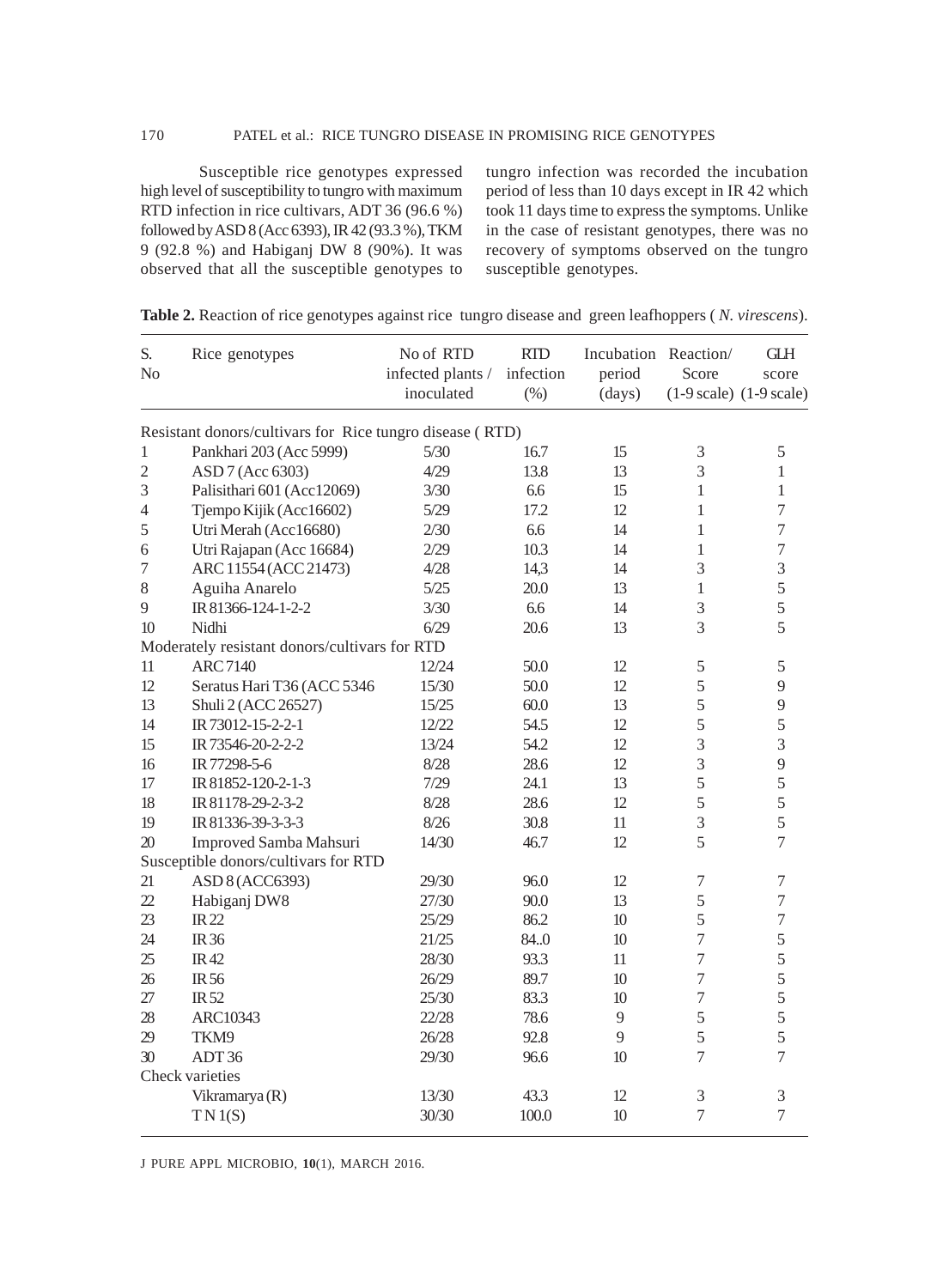The resistances to *N. virescens* used so far were unstable and many of these resistant cultivars have succumbed to severe tungro after few or several years of intensive cultivation (Hibino *et al*., 1987). Many of the rice cultivars recorded less scores in the screenings have resistance merely to the leafhoppers. The present results are in agreement with the findings of Hibino *et al,* (1990) and Dahal *et al.* (1990). Rice cultivars, Tjempo Kijik, Utri Merah an Utri Rajapan showed no or limited resistance to leaf hoppers but gave low scores and indicating their resistance to the tungro viruses. It was also observed that three moderately resistant rice genotypes obtained from IRRI (IR 73546-20-2-2-2, IR 77298-5-6 and IR 81336- 39-3-3-3) expressed resistant reaction with (score 3) with varied levels of resistance to the green leafhoppers. The accession IR 77298-5-6 expressed good level of resistance to tungro but completely destroyed by the GLH.

There are leafhopper resistant cultivars which appeared to have resistance to tungro complex. Since, leafhopper- resistance in cultivars affects their reactions to tungro infection, specification of virus resistances in those GLH resistant cultivars is generally difficult (Hibino et al 1987; Hibino et al 1988). In the present study, rice genotype (ASD 7) expressed the resistance score of 1 with corresponding tungro resistance score of 3. It may be due to the ability to acquire and transmit virus in green leafhopper populations may varied (Krishnaveni *et. al.* 2004). The differential pattern of segregation in these donors was attributed to variation in the population and viruliferous nature of *Nephotettixs* spp. used in different studies. The symptom-less carriers, confusion in the identification of symptoms, the variations in screening procedures adopted in glasshouse or field, the host tissue nutrient level affects virus infection (Seetharaman *et al*., 1976; Muralidharan *et. al.*2003).

Resistance to tungro disease has always been an important breeding objective for rice improvement in India and many other Asian countries (Anjaneyulu *et al*., 1982; Khush and Virmani, 1985; Ling 1974). Many cultivars bred as tungro resistant had resistance to GLH and they did not last long (Dahal *et al.,* 1990).

Lack of appropriate diagnosis also made the analysis of resistance of rice cultivars against tungro a difficult task. Differentiation of resistance to the virus and GLH has been of a great concern to develop screening methods for stable resistance. Because of complex virus-vector and host interactions, the methods used to differentiate virus resistance and GLH resistance was not conclusive, until serological indexing was used.

Tungro has been managed mainly by cultivar resistance and application of insecticide to reduce GLH populations. The insecticide application was not always efficient, and the instability of resistant cultivars has been the major obstruction in the use of cultivar resistance. Stable resistance for tungro has long been anticipated to solve the tungro problem. Some of the cultivars / genotypes that showed their resistances or tolerance to both tungro and green leafhoppers can be used as sources of resistance.

## **CONCLUSIONS**

In case of virus - vector and host relationship of rice tungro disease, the incubation period in the tungro resistant cultivars ranged from 12 to 15 days and recorded a score of 1 or 3 whereas moderately resistant cultivars with incubation period of 11-13 days showed a score of 3 or 5 and susceptible cultivars showed symptoms < 10 days of inoculation with RTD with a disease score of 7 or 9. Resistant rice cultivars, Palisithari 601 and ARC 11554 recorded 1 score for both tungro and green leafhoppers. Rice genotypes showing moderately resistant reaction of IRRI cultures (IR 73546-20-2-2-2, IR 77298-5-6 and IR 81336-39-3-3- 3) recorded 3 score with varied levels of resistance to the green leafhoppers. Rice cultivars, Tjempo Kijik, Utri Merah an Utri Rajapan exhibited limited resistance to leaf hoppers but recorded low score against RTD indicating their resistance to the tungro viruses. Whereas moderately resistant genotypes obtained from IRRI (IR 73546-20-2-2-2, IR 77298-5-6 and IR 81336-39-3-3-3) expressed resistant reaction with 3 score with varied levels of resistance to the green leafhoppers. Unlike resistant rice genotypes there was no recovery of symptoms observed on the tungro susceptible genotypes. Rice genotypes which showed resistant reaction against rice tungro disease were found promising and can be utilized as sources of resistance in the breeding programmes.